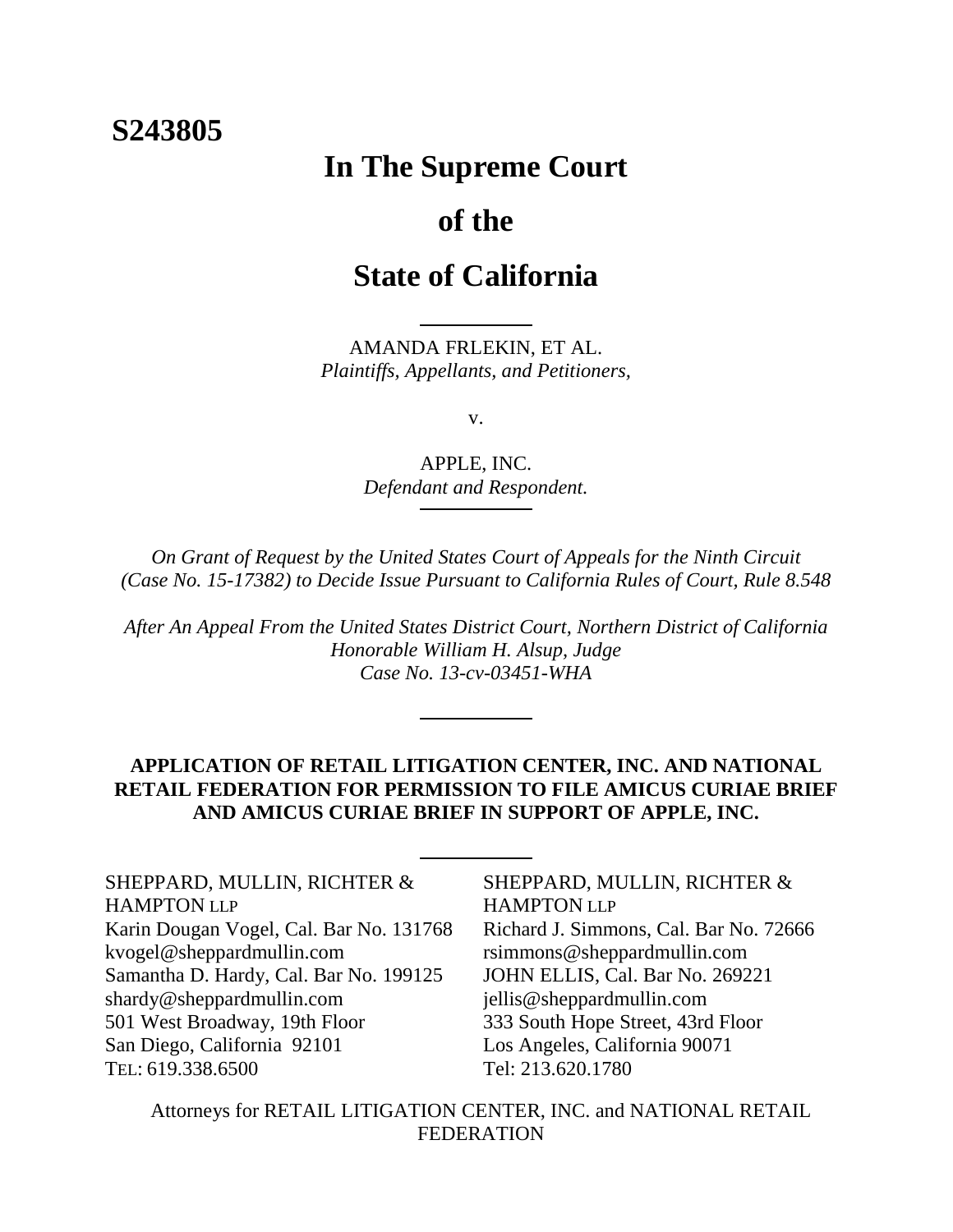# <span id="page-1-0"></span>**APPLICATION OF RETAIL LITIGATION CENTER, INC. AND NATIONAL RETAIL FEDERATION FOR PERMISSION TO FILE AMICUS CURIAE BRIEF IN SUPPORT OF APPLE, INC.**

To the Chief Justice and Associate Justices:

The Retail Litigation Center, Inc. and the National Retail Federation, through their attorneys, respectfully request leave to file the accompanying brief as amicus curiae in support of Apple, Inc.

### <span id="page-1-1"></span>**The Retail Litigation Center**

The Retail Litigation Center, Inc. (RLC) is a unique public policy organization that identifies and contributes to legal proceedings affecting the retail industry. The RLC's members include many of the country's largest and most innovative retailers. They employ millions of workers throughout the United States and in California, provide goods and services to tens of millions of consumers, and account for tens of billions of dollars in annual sales. Since its founding in 2010, the RLC has filed well over 100 amicus briefs in a variety of courts, including the U.S. Supreme Court and the Supreme Court of the State of California, in order to provide the retail industry's perspectives on important legal issues and to highlight the potential industry-wide consequences of significant pending cases.

## <span id="page-1-2"></span>**The National Retail Federation**

The National Retail Federation (NRF) is the world's largest retail trade association, representing discount and department stores, home goods and specialty stores, Main Street merchants, grocers, wholesalers, chain restaurants and Internet retailers from the United States and more than 45 countries. Retail is the nation's largest private sector employer, supporting one in four U.S. jobs—42 million working Americans. Contributing \$2.5 trillion to annual GDP, retail is a daily barometer for the nation's economy. NRF, and the employers it represents, therefore have a compelling interest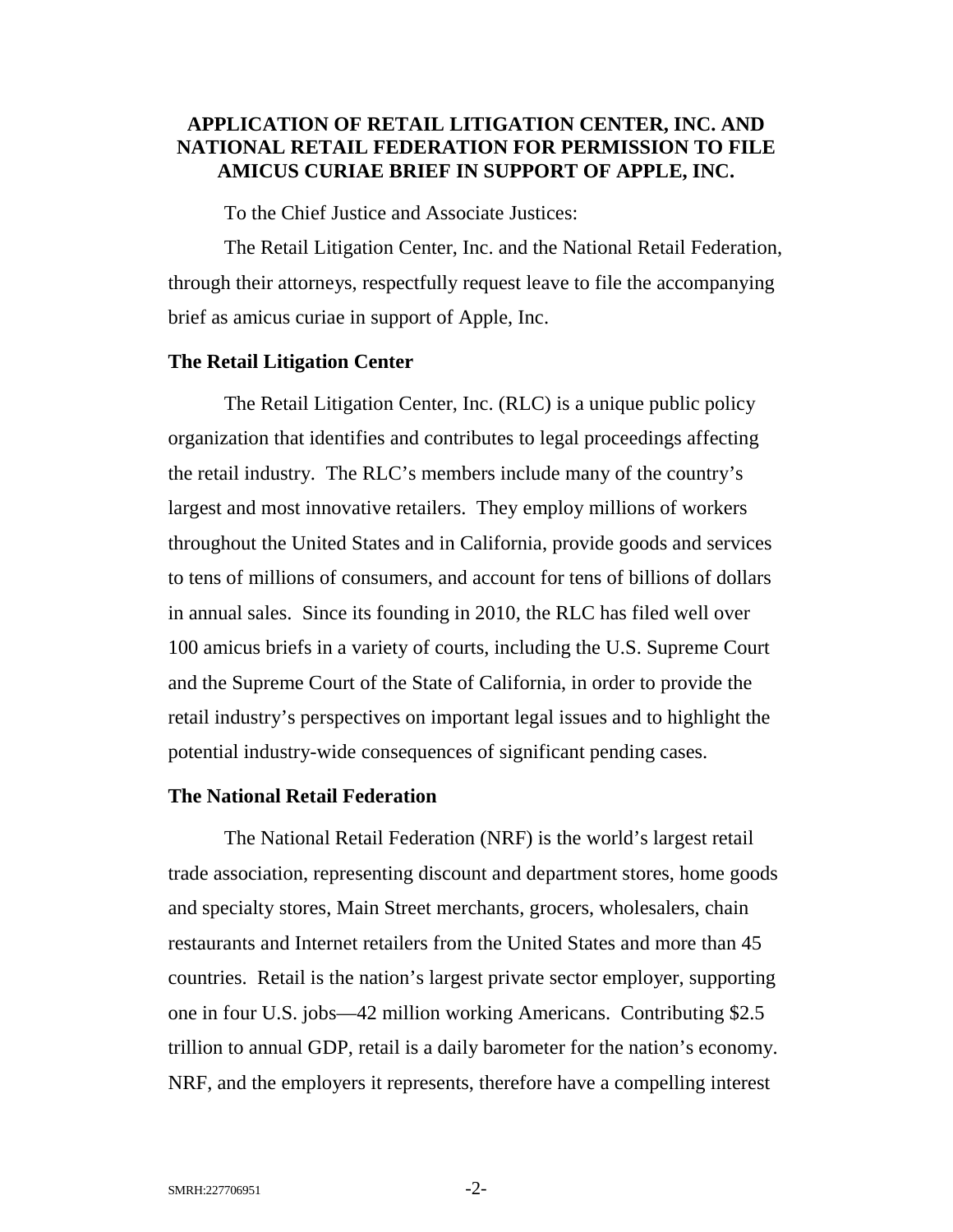in the issue certified to this Court for decision. As the industry umbrella group, the NRF periodically submits amicus curiae briefs in cases raising significant legal issues, including employment law issues, which are important to the retail industry at large, and particularly to NRF's members.

## <span id="page-2-0"></span>**Interest of RLC and NRF in the Outcome of the Case**

RLC and NRF have a substantial interest in the outcome of this case because of their members' abiding interest in a workplace that is fair and balanced for all employees. Because amici's members are employers in the U.S. and California, their members have been and will continue to be the subject of class actions and other lawsuits brought by employees claiming that they were not paid for time spent on an employer's premises waiting for, and undergoing, exit searches of packages or bags voluntarily brought to work purely for their personal convenience, and that such time is compensable as "hours worked" within the meaning of Industrial Welfare Commission's (IWC) Wage Order No. 7. Accordingly, RLC's and NRF's members have a strong interest in how the IWC Wage Orders are to be interpreted and enforced, and particularly Wage Order No. 7 at issue here.

<span id="page-2-1"></span>Assisting with the development of a regulatory environment that is both clear and in conformance with the law is a central component of RLC's and NRF's missions. To that end, RLC and NRF advocate for the interpretation of laws in a way that fosters a fair and equitable workplace. RLC and NRF therefore respectfully request the opportunity to file the enclosed Amicus Brief for the Court's consideration. Rather than simply repeat the arguments made by the respondent Apple, Inc. (with which RLC and NRF agree), this amicus brief is intended to provide an added dimension to selected matters discussed by the parties, to enhance the Court's understanding of the issue certified for review and how it impacts the retail industry.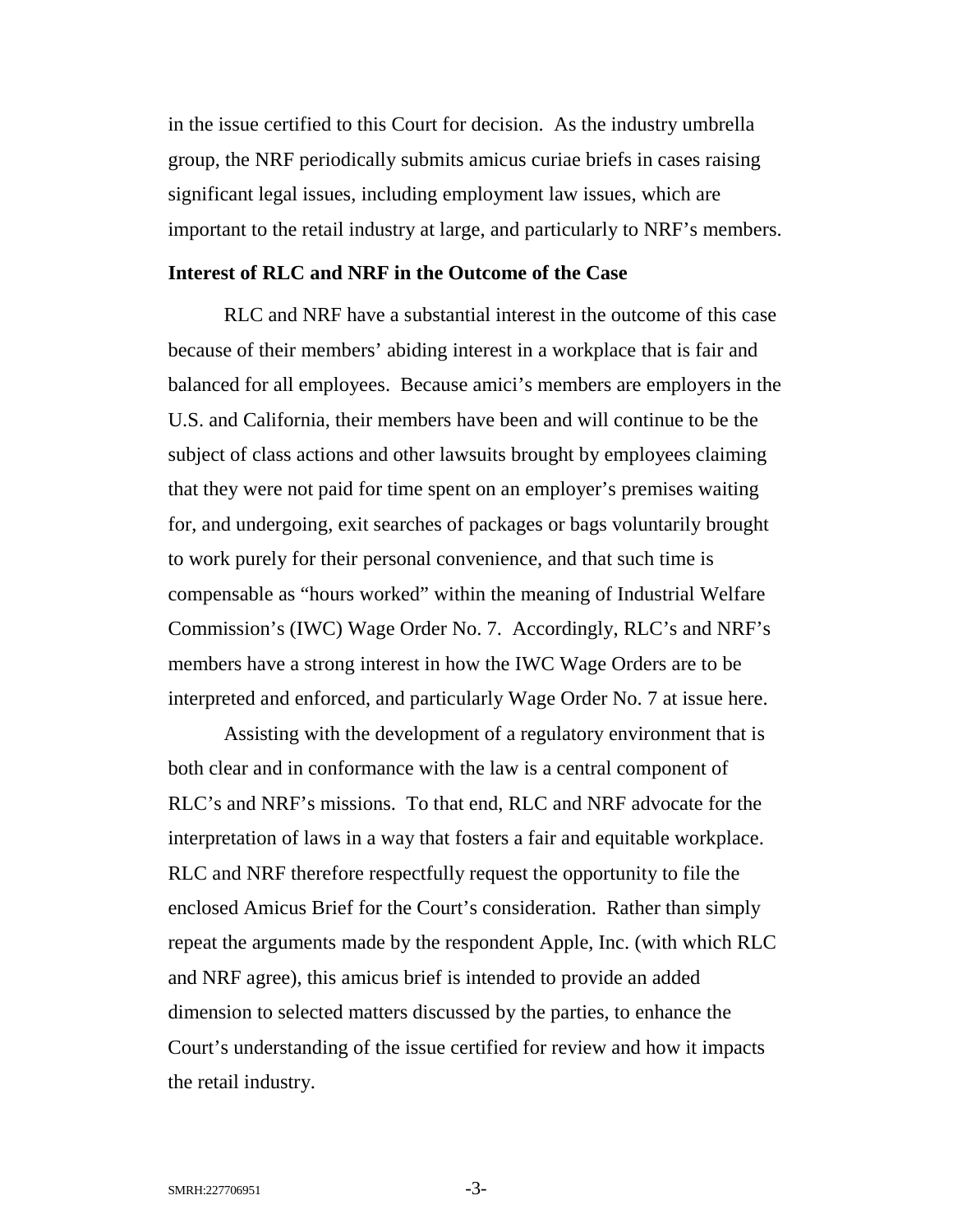## **CONCLUSION**

For these reasons, the application should be granted and the accompanying amicus curiae brief filed.

DATED: July 9, 2018 SHEPPARD, MULLIN, RICHTER & HAMPTON LLP A Limited Liability Partnership Including Professional Corporations

*A* By: Keru Cougai  $\frac{2}{\sqrt{2}}$ 

KARIN DOUGAN VOGEL Attorneys for RETAIL LITIGATION CENTER, INC. and NATIONAL RETAIL FEDERATION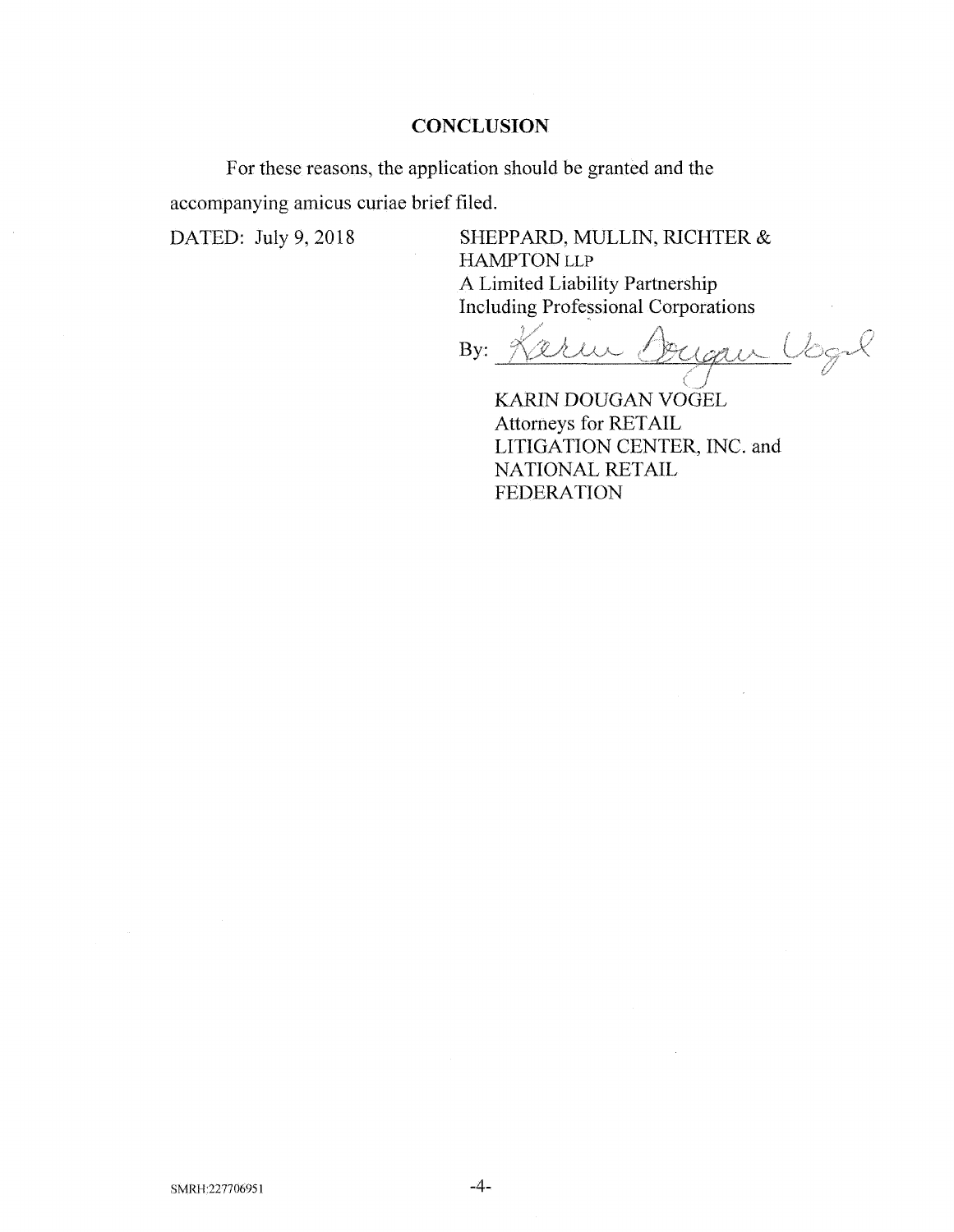# TABLE OF CONTENTS

# Page(s)

|                                                                 | APPLICATION OF RETAIL LITIGATION CENTER, INC. AND<br>NATIONAL RETAIL FEDERATION FOR PERMISSION<br>TO FILE AMICUS CURIAE BRIEF IN SUPPORT OF |  |
|-----------------------------------------------------------------|---------------------------------------------------------------------------------------------------------------------------------------------|--|
|                                                                 |                                                                                                                                             |  |
|                                                                 |                                                                                                                                             |  |
|                                                                 |                                                                                                                                             |  |
|                                                                 |                                                                                                                                             |  |
|                                                                 |                                                                                                                                             |  |
|                                                                 |                                                                                                                                             |  |
| Participation in a Bag Check Is Not "Hours Worked" for Which an |                                                                                                                                             |  |
| A.                                                              | The Court's reasoning in Morillion v. Royal Packing<br>Co. shows employees are not entitled to compensation                                 |  |
| <b>B.</b>                                                       | A bag check does not require "work" by the employee,                                                                                        |  |
|                                                                 |                                                                                                                                             |  |
| CERTIFICATE OF WORD COURT (Cal. Rules of Court, Rule            |                                                                                                                                             |  |
|                                                                 |                                                                                                                                             |  |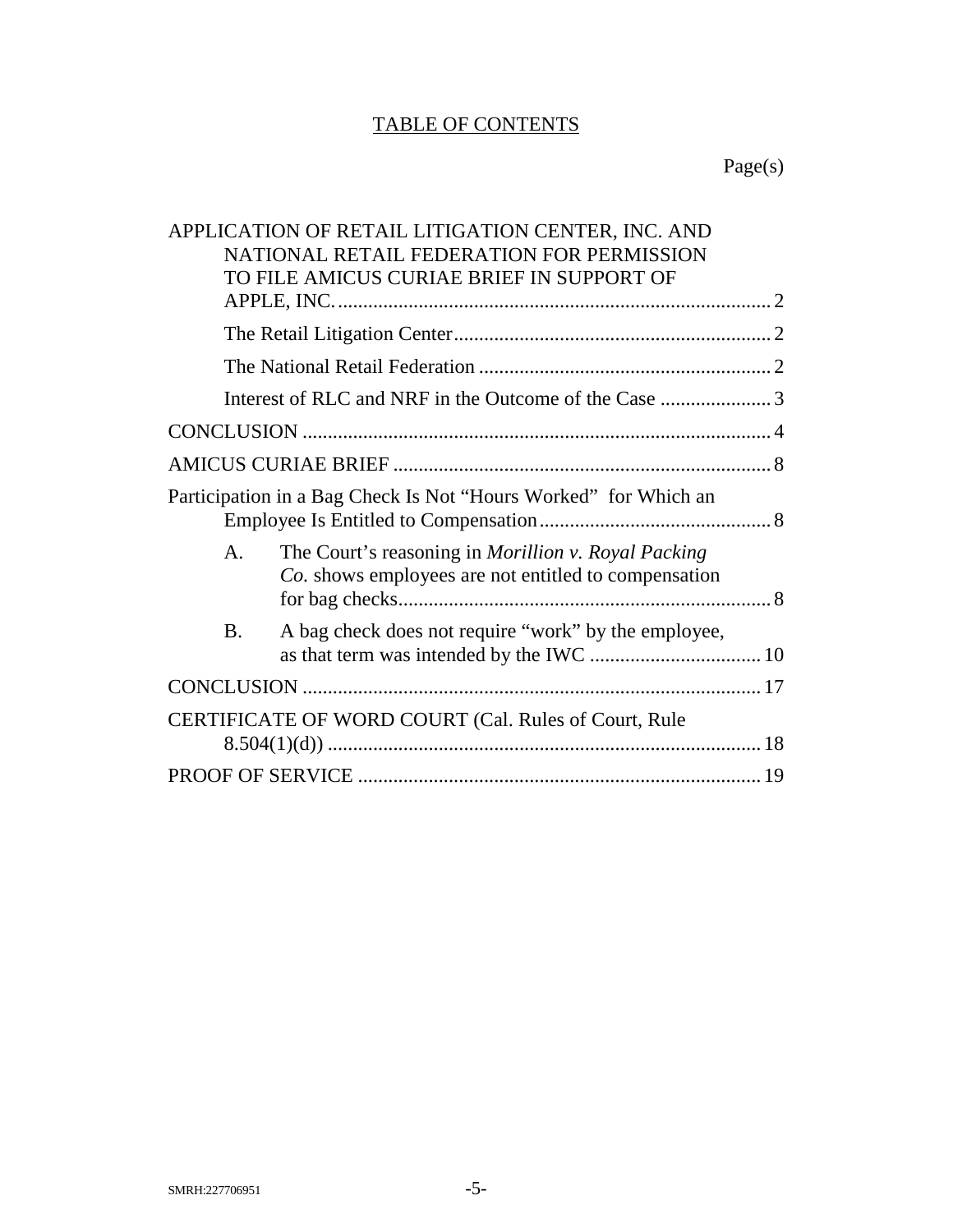# TABLE OF AUTHORITIES

| aget s<br>U. |
|--------------|
|--------------|

| Cases                                                 |
|-------------------------------------------------------|
| Anderson v. Mt. Clemens Potter Co. (1946)             |
| Armour & Co. v. Wantock (1944)                        |
| Augustus v. ABM Sec. Servs., Inc. (2016)              |
| Bearden v. U.S. Borax, Inc. (2006)                    |
| Brinker Rest. Corp. v. Superior Court (2012)          |
| Day v. City of Fontana (2001)                         |
| Gerber Prods. Co. v. Hewitt (2016)                    |
| IBP, Inc. v. Alvarez $(2005)$                         |
| Jewell Ridge Coal Corp. v. United Mine Workers (1945) |
| Kitchen v. WSCO Petroleum Corp. (D. Or. 2007)         |
| Leonard v. Arrow-Tualatin, Inc. (1985)                |
| MCI Telecomms. Corp. v. AT&T Co. (1994)               |
| Morillion v. Royal Packing Co. (2000)                 |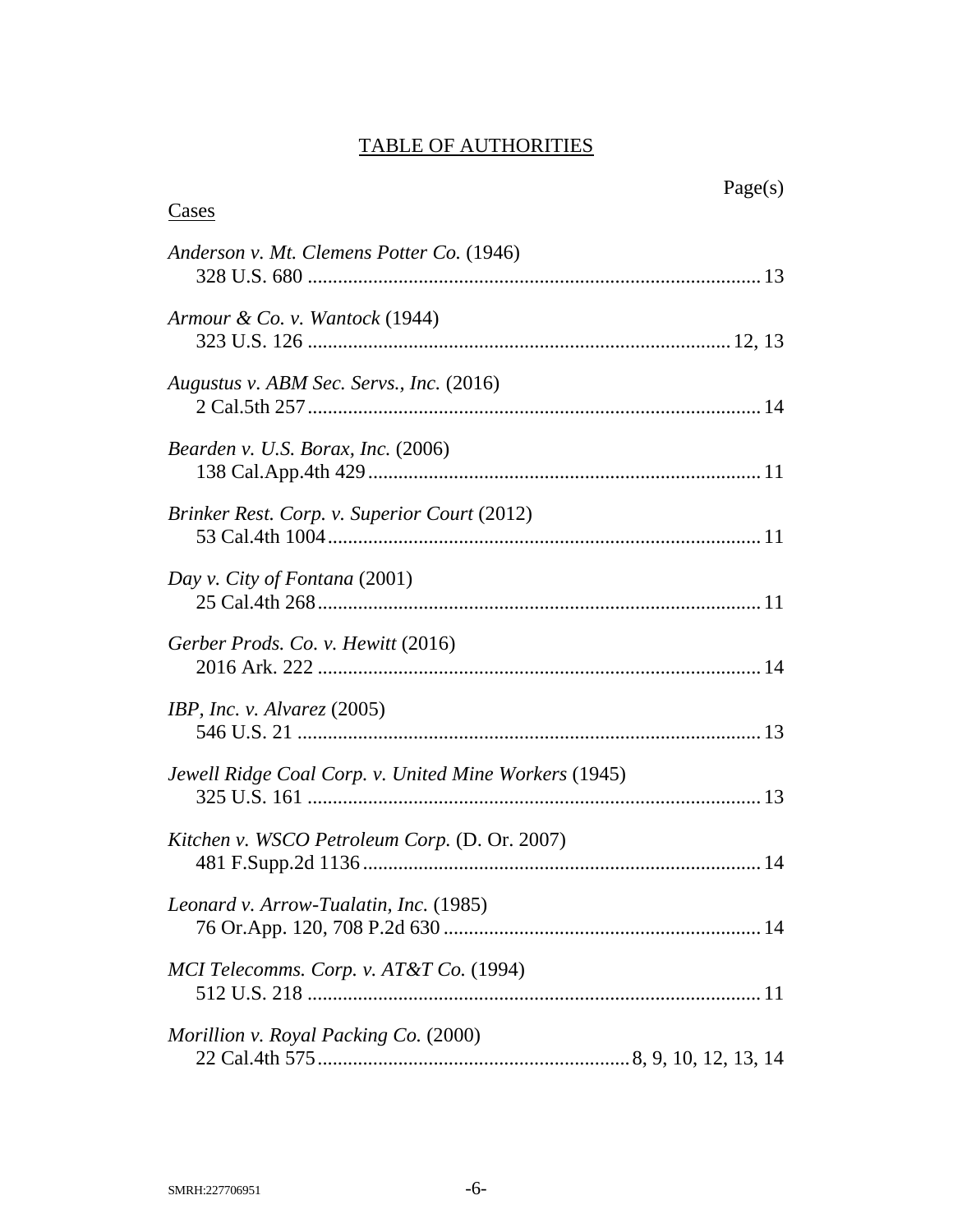| Overton v. Walt Disney Co. (2006)                                |  |
|------------------------------------------------------------------|--|
| Tennessee Coal, Iron & R. Co. v. Muscoda Local No. 123<br>(1944) |  |
|                                                                  |  |
| Vega v. Gasper (5th Cir. 1994)                                   |  |
| Watterson v. Garfield Beach CVS, LLC (9th Cir. 2017)             |  |
| <b>Statutes</b>                                                  |  |
|                                                                  |  |
|                                                                  |  |
|                                                                  |  |
|                                                                  |  |
| <b>Other Authorities</b>                                         |  |
|                                                                  |  |
|                                                                  |  |
|                                                                  |  |
|                                                                  |  |
| Webster's Third New International Dictionary 2634 (1993) 14      |  |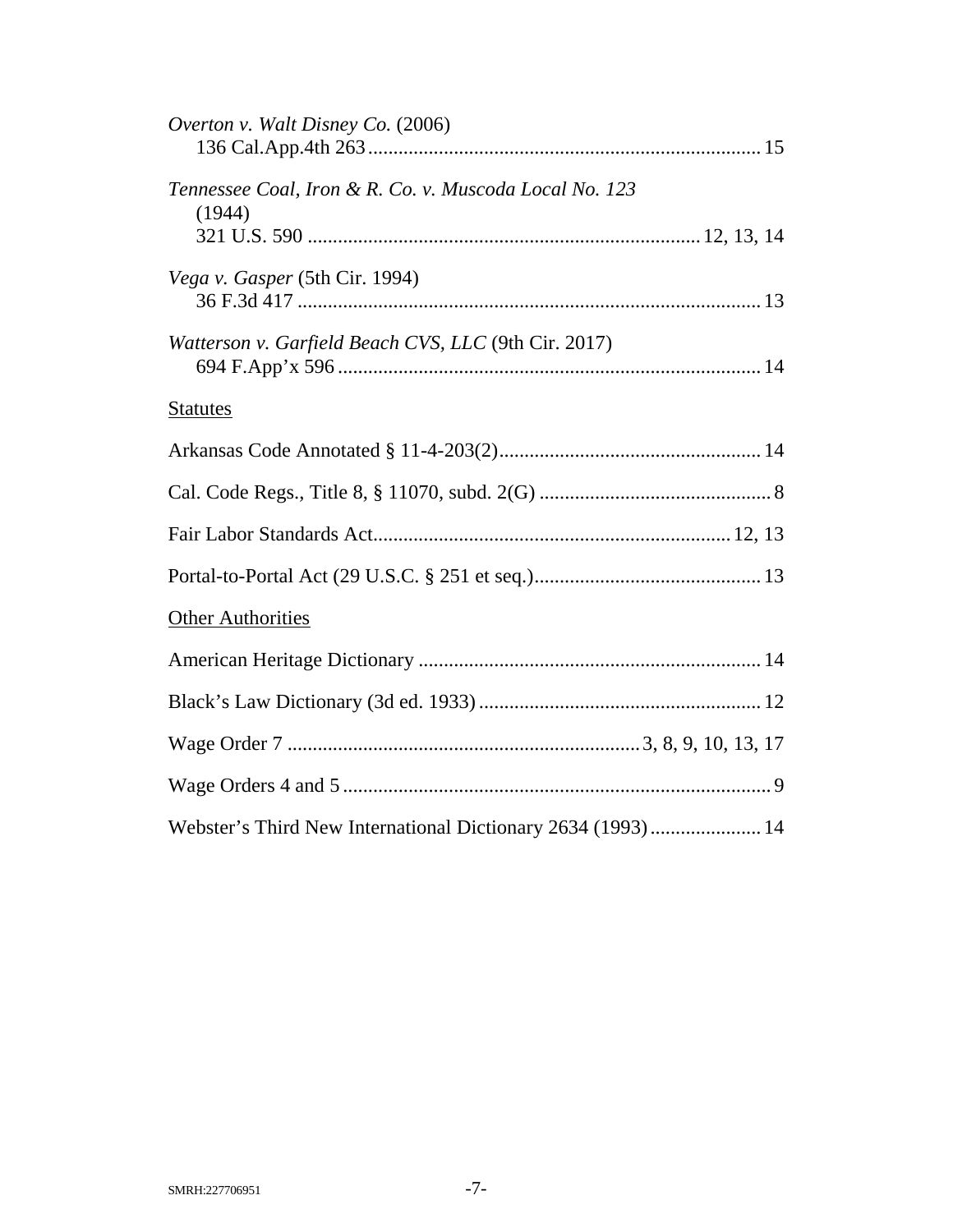### <span id="page-7-4"></span><span id="page-7-3"></span>**AMICUS CURIAE BRIEF**

## <span id="page-7-0"></span>**Participation in a Bag Check Is Not "Hours Worked" for Which an Employee Is Entitled to Compensation**

## <span id="page-7-2"></span><span id="page-7-1"></span>**A. The Court's reasoning in** *Morillion v. Royal Packing Co.* **shows employees are not entitled to compensation for bag checks**

<span id="page-7-5"></span>In California's Wage Order No. 7, " '[h]ours worked' means the time during which an employee is subject to the control of an employer, and includes all the time the employee is suffered or permitted to work, whether or not required to do so." (Cal. Code Regs., Tit. 8, § 11070, subd. 2(G).) The wage order does not expressly define "work," but rather assumes presumes an employee is working if the employee is subject to the employer's control. Or, if the employee is not clearly under the employer's control, "hours worked" still includes time during which the employee is "suffered or permitted to work." In one sense, then, the wage order is circular: the time during which an employee is *working* and must be compensated includes the time an employee *works*.

But what is work? It should come as no surprise that employers interpret the word in its ordinary sense. They hire employees to perform certain duties that advance the goals of the enterprise or operation. Employers understand their responsibility to pay employees for the time employees expend performing those duties. For retail employees, an obvious example of "hours worked" is time during which employees are at their place of employment and either engaged with a customer or available for that purpose.

Less obvious are those activities of everyday life that are in some sense necessary to the job but not necessarily unique to it. For example, most employees don't live at their place of employment. So, to do their job, those employees must travel from their home to their workplace. Depending on where employees choose to live and the vagaries of traffic or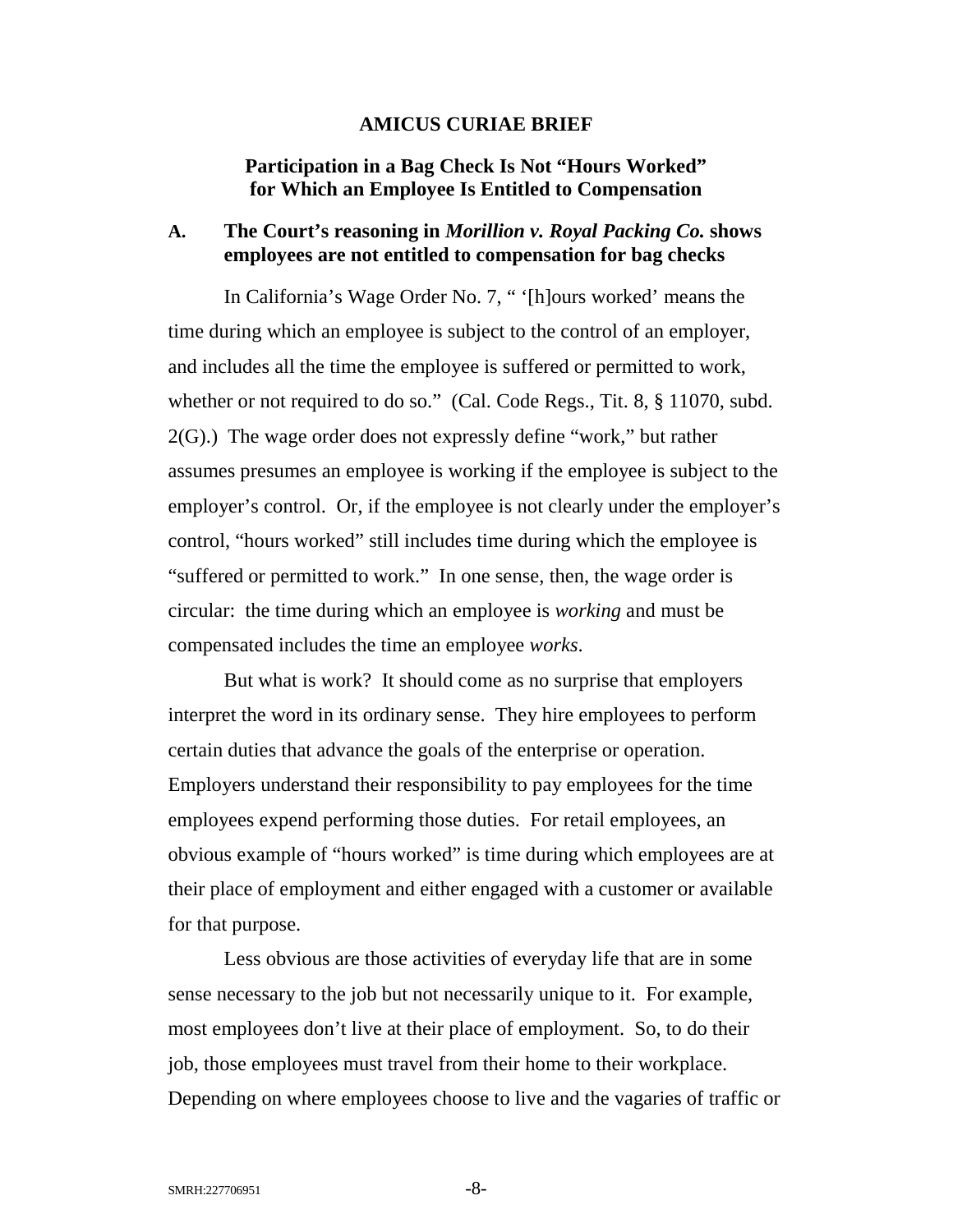other forms of transportation, the travel time can be short or long. Regardless, unless the employer requires that an employee use a mode of transportation provided by the employer, the time spent commuting is not compensable "hours worked."

<span id="page-8-0"></span>That was this Court's holding almost 20 years ago in *Morillion v. Royal Packing Co.* (2000) 22 Cal.4th 575 (interpreting Wage Order No. 14- 80). [1](#page-8-3) In *Morillion*, the Court held that where an employer *required* its employees to use company-provided transportation to get to work, the time was compensable as "hours worked" under the "control" prong of the wage order, regardless of whether the employees had been "suffered or permitted to work" during the travel time. (*Id.* at p. 578.) The Court "emphasize[d] that employers do not risk paying employees for their travel time merely by providing them transportation." (*Id.* at p. 588.) That is, riding to one's place of employment on the company bus is not itself work for which an employer must provide compensation, unless the bus ride is required. The Court held that "employers may provide optional free transportation to employees without having to pay them for their travel time, as long as employers do not require employees to use this transportation." (*Id.* at p. 594.) In other words, an employee who chooses to avail herself of a workrelated facility or benefit is not working simply because her choice puts her within the "control" of her employer while she is availing herself of the benefit.

At its most basic level, the issue now before the Court in *Frlekin v. Apple* was already decided by *Morillion*. The convenience of choosing to

<span id="page-8-3"></span><span id="page-8-2"></span><span id="page-8-1"></span><sup>&</sup>lt;sup>1</sup> There are 17 wage orders promulgated by the Industrial Welfare Commission (IWC), all of which contain the same definition of "hours worked" as Wage Order No. 7, except for two healthcare wage orders (Wage Order Nos. 4 and 5), which contain additional language not relevant here. (See *Morillion*, 22 Cal.4th at p. 581.)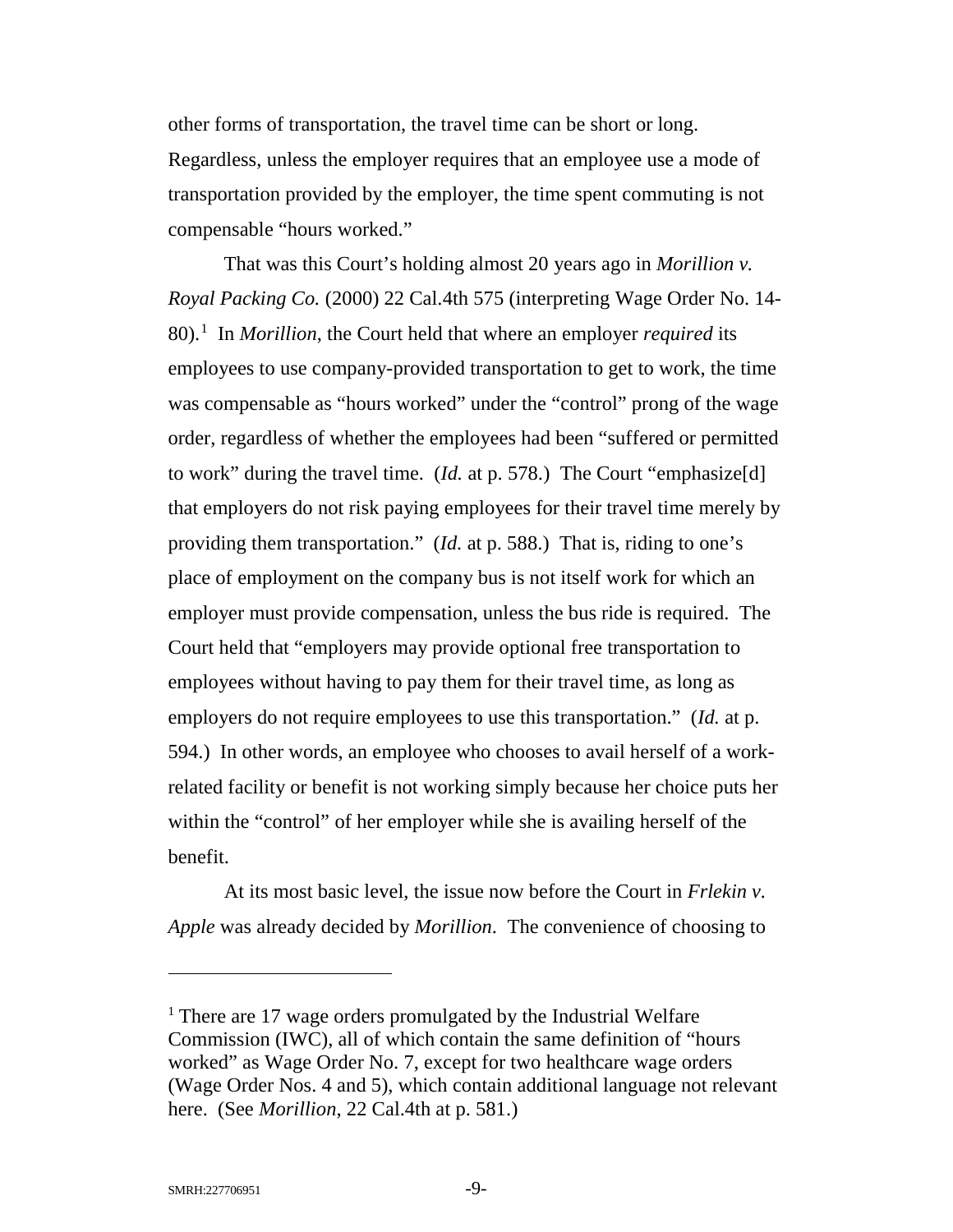bring a bag to work to carry one's personal belongings is like the convenience of choosing to ride the company bus to work, where the employee is not required to do so. In either instance, the action by the employee is voluntary. But in either instance, if employees choose to take advantage of the convenience, they are subject to the restrictions of the convenience they have chosen.

With a company bus commute, employees don't have any flexibility about where they catch the bus, when they catch the bus, or the route taken. They must meet the bus's schedule. However, as long as employees are not required to take the company bus, they do not need to be compensated for the wait time or the travel time. Similarly, if Apple employees choose the convenience of bringing a bag to work, they are voluntarily agreeing to have the bag checked when they leave. It may prove inconvenient for the employee to wait for the bag to be checked, in which case the employee can choose to forego the convenience of bringing a bag to work, and many employees make that choice. But as the Court reasoned in *Morillion*, so long as the retail employer does not *require* that employees bring a bag to work, then it does not need to pay employees for any waiting time that results from a bag check when they leave.

<span id="page-9-1"></span>Applying *Morillion* to the facts here, a retail employer does not need to pay employees, who for their own convenience choose to bring bags to work, to have those bags checked as they leave work for the day. On these facts, the employee—not the retail employer—is in "control" as it is the employee who alone decides to bring his or her bag to work, not the employer.

## <span id="page-9-0"></span>**B. A bag check does not require "work" by the employee, as that term was intended by the IWC**

<span id="page-9-2"></span>Since the bag checks do not come within the "control" prong of the "hours worked" definition in Wage Order No. 7, to be compensable the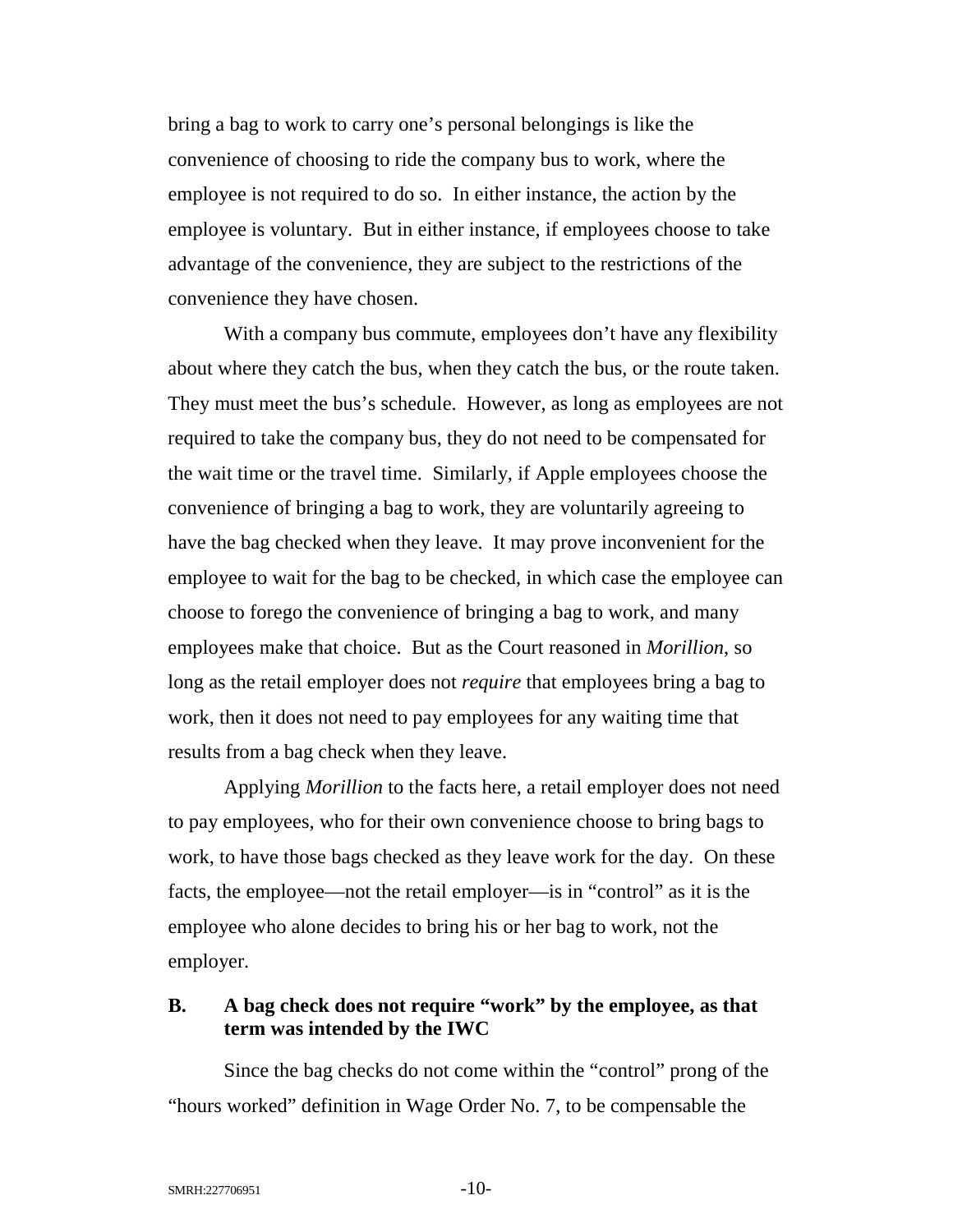employees must show the bag checks constitute "work" that the employee was suffered or permitted to perform. Toward this end, after exploring various dictionary definitions of "work," the Plaintiff argues that having a bag she voluntarily chose to bring to work checked required physical exertion by her, and that the benefit of that activity was for the employer, not her.

Plaintiff's analysis is awkward and contrived, and ignores her concession that she voluntarily brings a bag to work only for her own convenience, a concession made by all of the employees in the class as well. Her analysis also conflicts with general principles of statutory construction and her admission that the "suffered or permitted to work" term of the "hours worked" definition has been "retained" by the IWC since 1943, when it first followed the lead of federal law by incorporating the term into its wage orders. (See AOB at pp. 18-22 [stating that in 1947, "the IWC retained the '*suffered or permitted to work*' portion of the definition as a second, 'independent' test for compensability"] [emphasis in AOB].)

<span id="page-10-3"></span><span id="page-10-2"></span><span id="page-10-1"></span><span id="page-10-0"></span>In interpreting a statute, the Court's "fundamental task is to ascertain the Legislature's intent so as to effectuate the purpose of the statute." (*Day v. City of Fontana* (2001) 25 Cal.4th 268, 272.) Courts must follow general principles of statutory construction when interpreting wage orders. (See *Brinker Rest. Corp. v. Superior Court* (2012) 53 Cal.4th 1004, 1027 ["When a wage order's validity and application are conceded and the question is only one of interpretation, the usual rules of statutory interpretation apply."]; *Bearden v. U.S. Borax, Inc.* (2006) 138 Cal.App.4th 429, 435 ["We construe wage orders, as quasi-legislative regulations, in accordance with the standard rules of statutory interpretation."].) "[T]he most relevant time for determining a statutory term's meaning" is when it first became law. (*MCI Telecomms. Corp. v. AT&T Co.* (1994) 512 U.S. 218, 228.)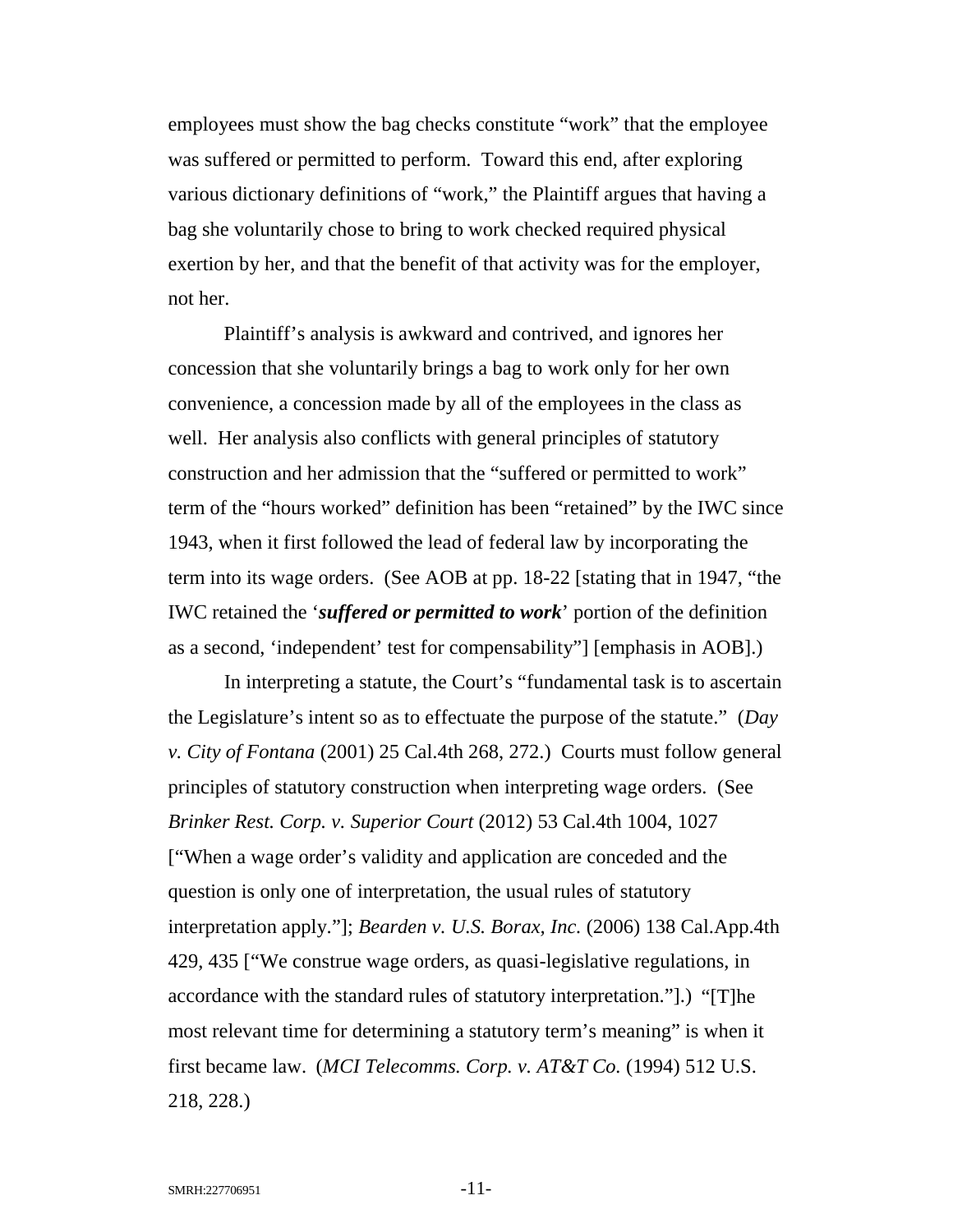As plaintiff Frlekin points out, the IWC first included the "suffered or permitted to work" language in the wage orders in 1943, picking up the term from a 1939 Interpretive Bulletin issued by the Wage and Hour Division of the United States Department of Labor. (See AOB at p. 19-20.) Although thereafter the IWC diverged from federal law in reworking the first prong of the wage order (see *Morillion, supra*, 22 Cal.4th at pp. 588- 594), it never reworked the second, "suffered or permitted to work" prong.

<span id="page-11-4"></span><span id="page-11-2"></span><span id="page-11-1"></span>Black's Law Dictionary (3d ed. 1933) at the time defined "work" as: "Any form of physical or mental exertions or both combined, for the attainment of some object other than recreation or amusement." Federal case law construing the term "suffered or permitted to work" found those words as "commonly used" meant "physical or mental exertion (whether burdensome or not) controlled or required by the employer and pursued necessarily and primarily for the benefit of the employer and his business." (*Tennessee Coal, Iron & R. Co. v. Muscoda Local No. 123* (1944) 321 U.S. 590, 598 [*Tennessee Coal*] [Court held the miners' underground travel to the "working face" of the mine fell within the definition of "suffered or permitted to work" and was compensable].)<sup>[2](#page-11-5)</sup> The same year, in *Armour & Co. v. Wantock* (1944) 323 U.S. 126 [*Armour*], the United States Supreme Court expanded its holding in *Tennessee Coal* to find "readiness to serve" can also be "work" under the FLSA. (*Armour*, 323 U.S at p. 133 [ holding "[r]eadiness to serve may be hired, quite as much as service itself"].)

<span id="page-11-5"></span><span id="page-11-3"></span><span id="page-11-0"></span><sup>&</sup>lt;sup>2</sup> The fourth edition of Black's Law Dictionary, published in 1951, defined work similarly to the third edition published in 1933, but this time cited to *Tennessee Coal* for support. The definition reads: "Work. To exert one's self for a purpose, to put forth effort for the attainment of an object, to be engaged in the performance of a task, duty, or the like. The term covers all forms of physical or mental exertions, or both combined, for the attainment of some object other than recreation or amusement. . . . *Tennessee Coal,*  [*supra*, 321 U.S. 590]."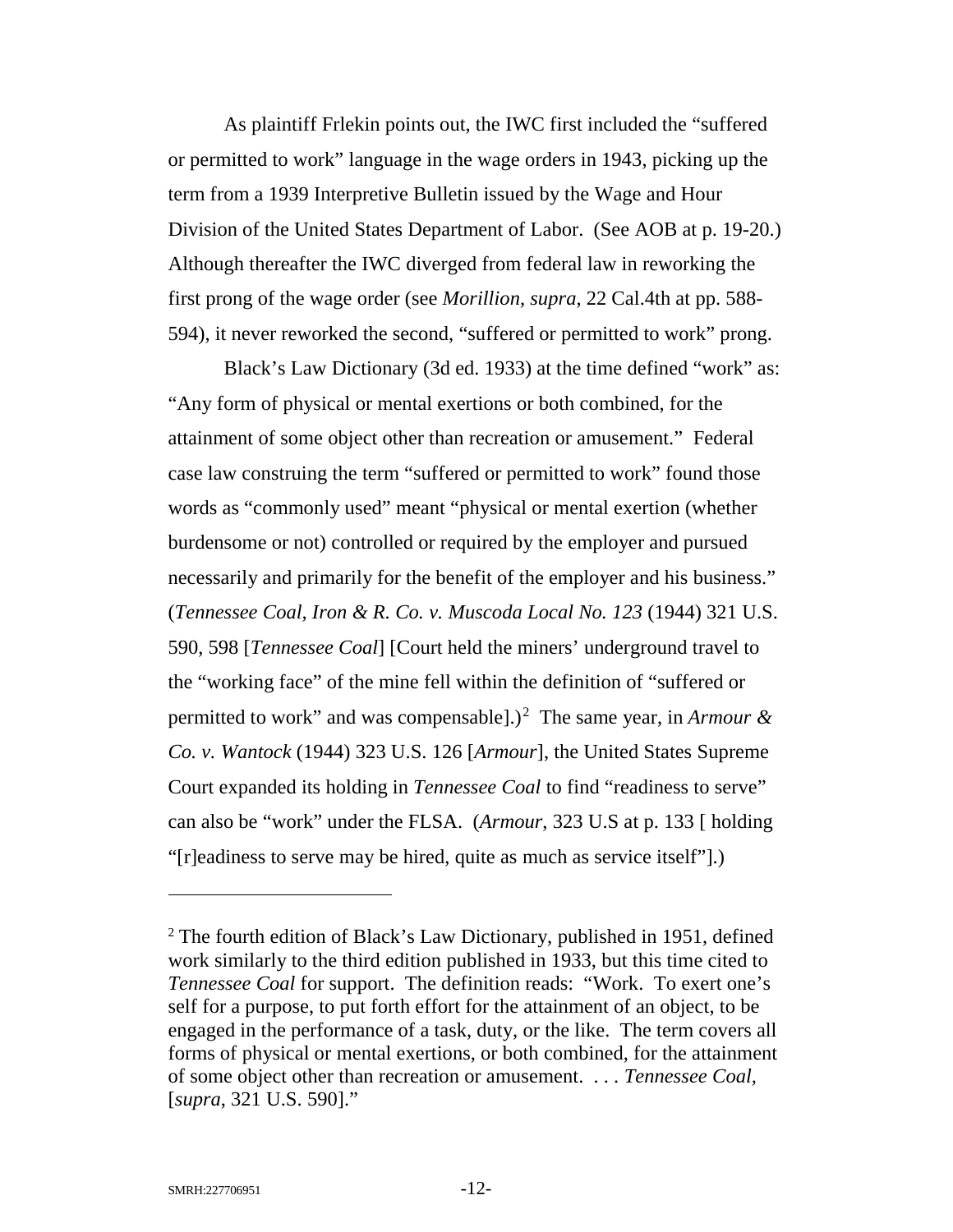<span id="page-12-7"></span><span id="page-12-1"></span>From these cases addressing the "suffered or permitted to work" language that was also found in the Fair Labor Standards Act, it is clear that, at the time the IWC included the language in the wage orders, "work" required three things: (1) physical or mental exertion (or, as in *Armour*, readiness to engage in physical or mental exertion); (2) controlled or required by the employer; and (3) pursued necessarily and primarily for the benefit of the employer and his business. Within just a few years, the IWC reacted by separating "control" and "suffered or permitted to work" into separate parts of the definition of "hours worked." (Wage Order 7 R (Feb. 8, 1947, eff. June 1, 1947); see Frlekin's Motion for Judicial Notice, Ex.  $5.$ )<sup>[3](#page-12-10)</sup> By doing so, it appears that the IWC intended for "work" that is not

<span id="page-12-10"></span><span id="page-12-9"></span><span id="page-12-8"></span><span id="page-12-6"></span><span id="page-12-5"></span><span id="page-12-4"></span><span id="page-12-3"></span><span id="page-12-2"></span><span id="page-12-0"></span><sup>3</sup> Congress reacted to *Tennessee Coal* and its progeny (see also *Jewell Ridge Coal Corp. v. United Mine Workers* (1945) 325 U.S. 161, 163 and *Anderson v. Mt. Clemens Potter Co.* (1946) 328 U.S. 680, 693) by amending the FLSA with the Portal-to-Portal Act (29 U.S.C. § 251 et seq.), that excludes from compensation the time traveling to and from work and also activities preliminary or subsequent to the employee's principal work activity. The Portal-to-Portal Act does not affect the general test for "work" expressed in *Tennessee Coal*. (See *IBP, Inc. v. Alvarez* (2005) 546 U.S. 21, 28 [Court held the Portal-to-Portal Act makes certain "work" time non-compensable, but "does not purport to change this Court's earlier descriptions of the terms 'work' and 'workweek,' or to define the term 'workday.' "].) California has not enacted a similar law, and in *Morillion, supra*, the Court distinguished the Portal-to-Portal Act from California law. (*Morillion*, *supra*, 22 Cal.4th at pp. 589-592 [describing the Portal-to-Portal Act as "preclud[ing] paying employees for their time spent traveling on employers' buses from designated meeting points to the actual place of work when employees do not work during the travel period"].) In its discussion, the Court found the Fifth Circuit's decision in *Vega v. Gasper* (5th Cir. 1994) 36 F.3d 417, applying the Portal-to-Portal Act to deny compensation for employees riding a company bus hours to work each day, "to be consistent with our opinion." (*Morillion*, 22 Cal.4th at p. 589, fn. 5.) The Court stated, "[i]n contrast to plaintiffs, the employees in *Vega* 'were *not* required to use [the employer's] buses to get to work in the morning.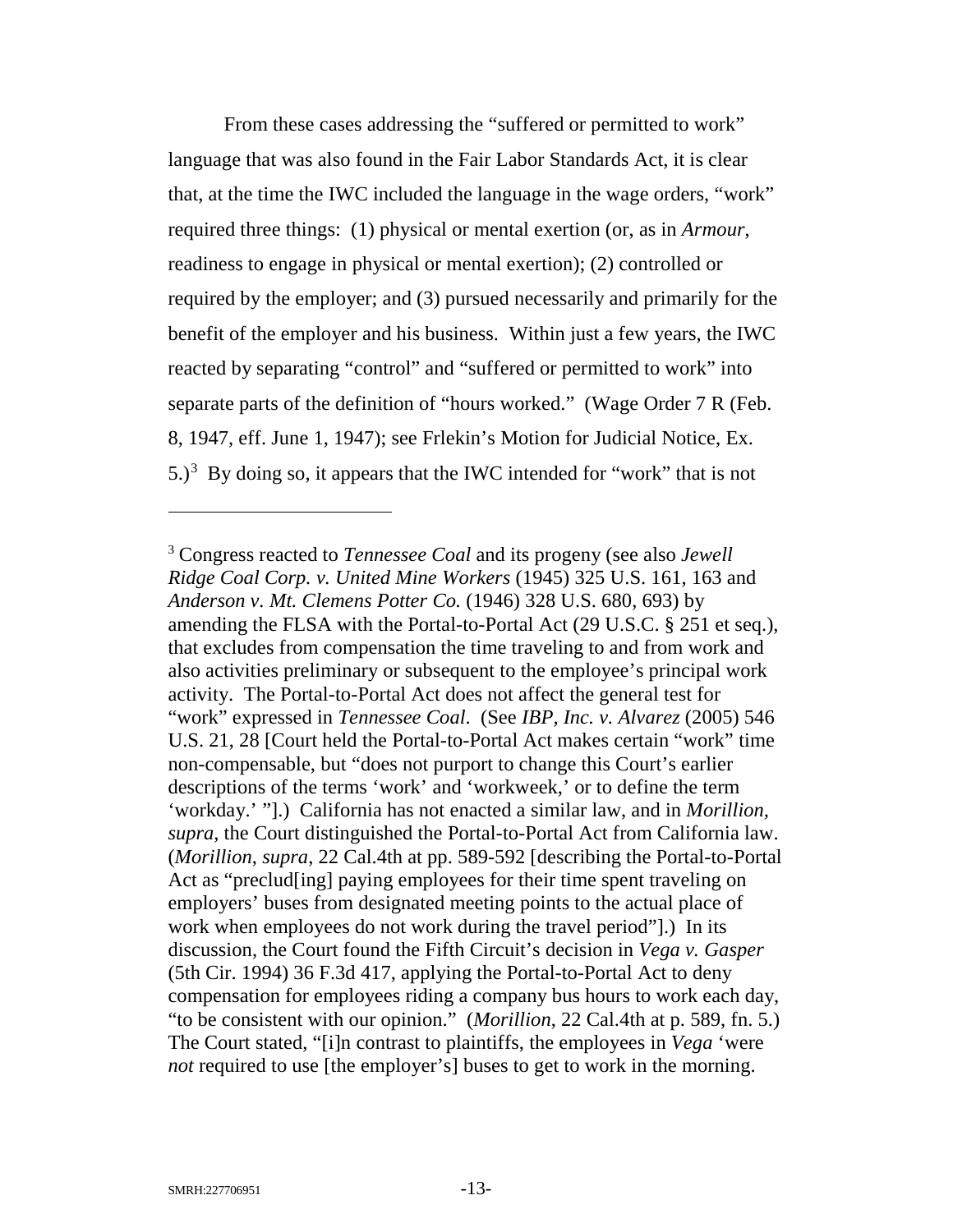time spent by an employee under the "control" of the employer to still require "physical or mental exertion" that primarily benefits the employer.<sup>[4](#page-13-10)</sup>

<span id="page-13-6"></span><span id="page-13-5"></span><span id="page-13-3"></span>Courts in other jurisdictions have interpreted the term "suffer or permit to work" similarly. For example, the Ninth Circuit, applying California law, has held that activities related to an employer's voluntary wellness program are not "hours worked" under California law; the employee was not "suffered or permitted to work" because the requirements to complete the wellness program were not work and were not part of her job duties. (*Watterson v. Garfield Beach CVS, LLC* (9th Cir. 2017) 694 F.App'x 596, 597.) Like California, Oregon's wage act also uses the term "suffer or permit to work," and Oregon courts rely on the definition of "work" used in *Tennessee Coal*. (See *Leonard v. Arrow-Tualatin, Inc.* (1985) 76 Or.App. 120, 124, 708 P.2d 630, 632 [Oregon Court of Appeal adopted the definition of "work" from *Tennessee Coal* as controlling under the Oregon wage act, which also uses the term "suffer or permit to work"]; see also *Kitchen v. WSCO Petroleum Corp.* (D. Or. 2007) 481 F.Supp.2d 1136, 1152 [same].) The Arkansas Code Annotated section 11-4-203(2) defines "employ" as "to suffer or to permit to work," but does not expressly define "work." The Arkansas Supreme Court has held "[t]he plain and ordinary meaning of the word 'work' is defined as an 'activity in which one exerts strength or faculties to do or perform.' Webster's Third New International Dictionary 2634 (1993)." (*Gerber Prods. Co. v. Hewitt*

<span id="page-13-9"></span><span id="page-13-7"></span><span id="page-13-4"></span><span id="page-13-2"></span><span id="page-13-1"></span>They chose . . . how to get to and from work. Not all of [the employer's] field workers rode his buses." (*Id.*, emphasis in opinion.)

<span id="page-13-10"></span><span id="page-13-8"></span><span id="page-13-0"></span><sup>4</sup> Cf. *Augustus v. ABM Sec. Servs., Inc.* (2016) 2 Cal.5th 257 [in holding that rest periods under California law have to be off-duty, the Court contrasted rest with the absence of work or exertion: "The ordinary meaning of 'rest' conveys, in this context, the opposite of work. 'Rest' is defined by the American Heritage Dictionary as the '[c]essation of work, exertion, or activity.' (American Heritage Dict. (4th ed. 2000) p. 1486, col.  $1 \ldots$ )"].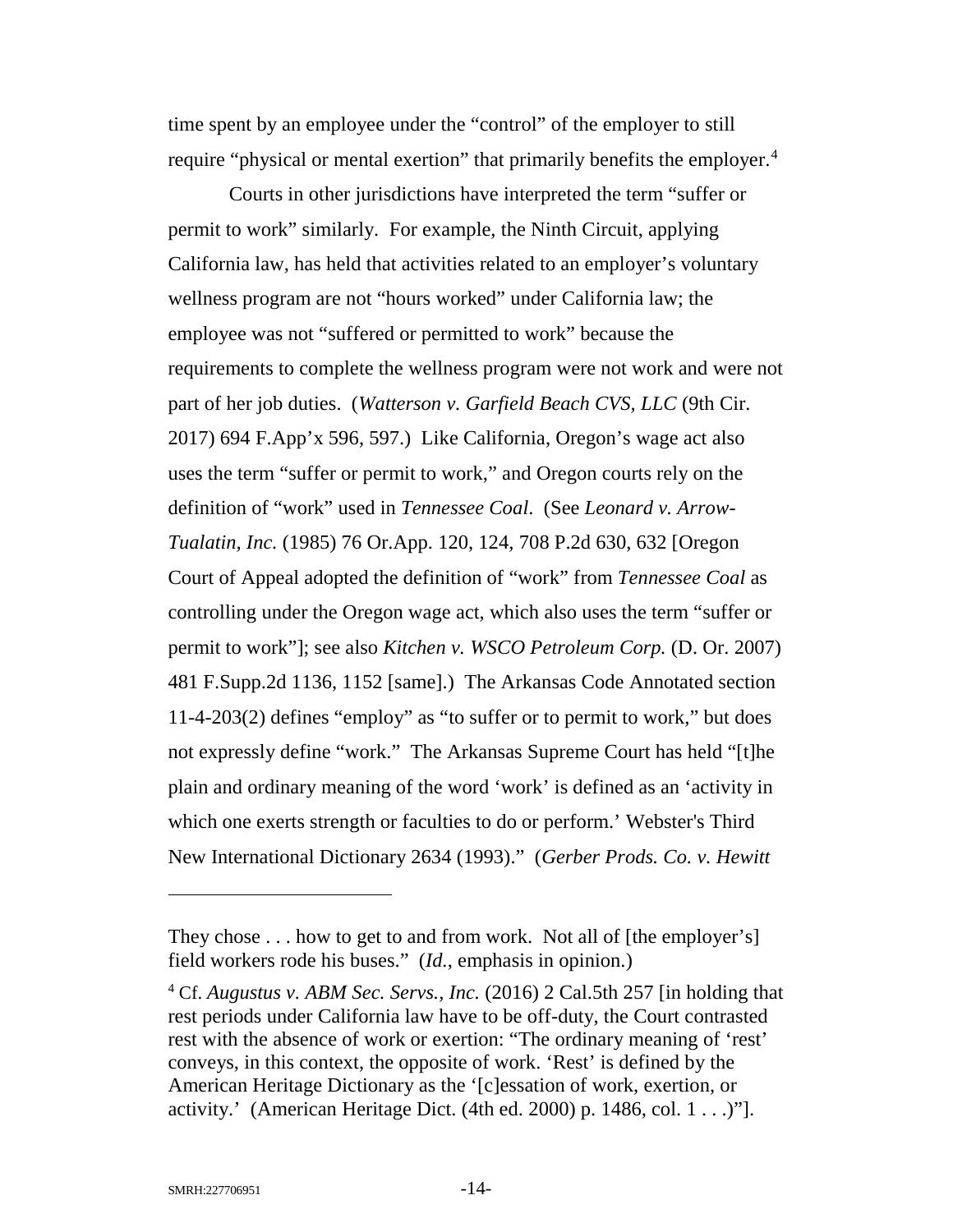(2016) 2016 Ark. 222 [court held the employees' donning and doffing of protective clothing "constitute 'work' because these activities are performed pursuant to strict procedures developed by Gerber and are performed for the benefit of Gerber"].)

<span id="page-14-0"></span>Ordinary physical acts do not become "work" just because they take place at one's place of employment. For example, no one would argue that the act of stepping into a company bus and sitting down is physical exertion sufficient to constitute work. (See also *Overton v. Walt Disney Co.* (2006) 136 Cal.App.4th 263 [time spent voluntarily on an employee shuttle is not "hours worked"].) Similarly, making one's bag available for a bag check is now a routine matter. We do it all the time, before sporting events, concerts, lectures, political rallies, graduation ceremonies, and to enter public places like airports, museums, courthouses, and Disneyland, to name a few instances. It is the price we are often required to pay for the convenience of carrying a bag. And often we will not carry a bag because the inconvenience of a bag check outweighs the convenience of carrying a bag. The act of complying with a bag check is not inherently an act of physical exertion. There is nothing unique about the act of a bag check itself that constitutes work.

Because a bag check doesn't constitute work, it is not necessary to also refute Plaintiff's second argument in depth—that the bag check is only for the benefit of the employer/retailer because it is conducted for the purpose of making sure employees are not stealing from their employer. This argument, even if true, is a bridge too far. Plaintiff concedes bringing a bag to work in the first instance is solely for an employee's own convenience. The employee's bag provides no benefit to the employer at all. The employee has no *right* to bring a bag to work, and employers could make a rule disallowing bags. But employers typically allow the bags, just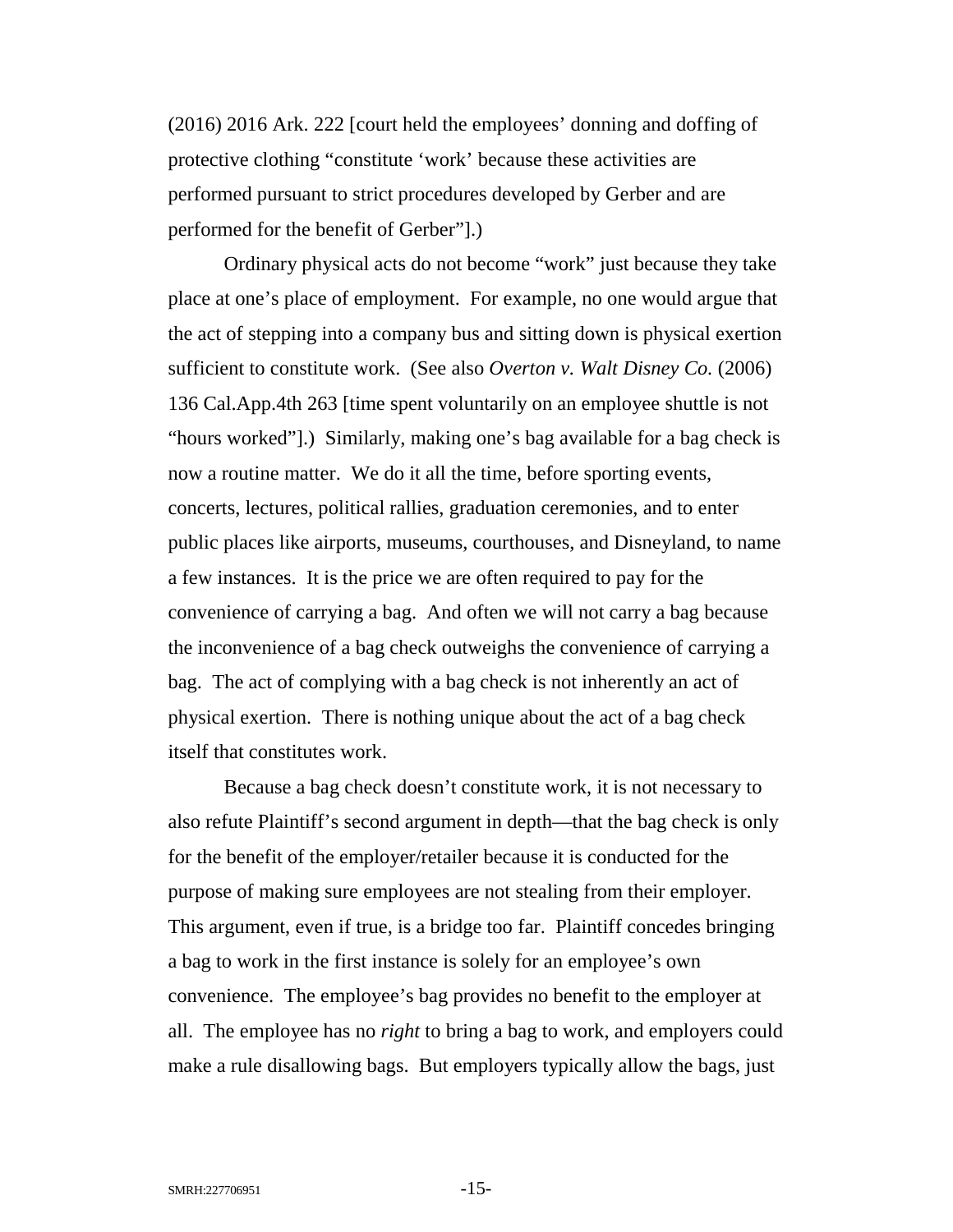often with a condition—that the bags are checked as employees leave work each day.

The bag check, which is not itself work, does not become work if an employee has to wait a short time on the employer's premises for it to take place. Where the act of a bag check is not "physical exertion," neither is the time spent waiting for the bag check to occur. A similar situation helps to put the issue in perspective. It is not unusual for retail employers to provide employee discounts to their employees. But to make use of the employee discount, the employee may have to wait for a manager to ring up the purchase. The act of using the employee discount (which is for the employee's benefit) is not made "work" merely because the employer requires the employee to take the time to find an available manager to complete the transaction (which is for the employer's benefit, to prevent employee fraud). $5$ 

The "benefit" the plaintiff would attribute to the employer from bag checks is a false benefit, since the need for the bag checks arises not from any activity that is related to an employee's job responsibilities or that would be necessary to the employer's business if not for the fact that employees carry bags to work for their own convenience. In other words, the *antecedent* to the "benefit" to the employer is unrelated to the employer's business needs. Further, in the end it shouldn't even matter whether the bag checks benefit the employer if the exercise is not inherently "work." The IWC has only determined that employees get paid for hours worked, not for every benefit that their employer receives.

<span id="page-15-0"></span><sup>5</sup> Because a bag check is not "work" within the definition of "hours worked" for which an employee must be compensated, the *de minimis* rule, currently under consideration by this Court, does not come into play. If the Court were to find a bag check is "work," then the Court should consider whether the time is nonetheless not compensable because *de minimis*.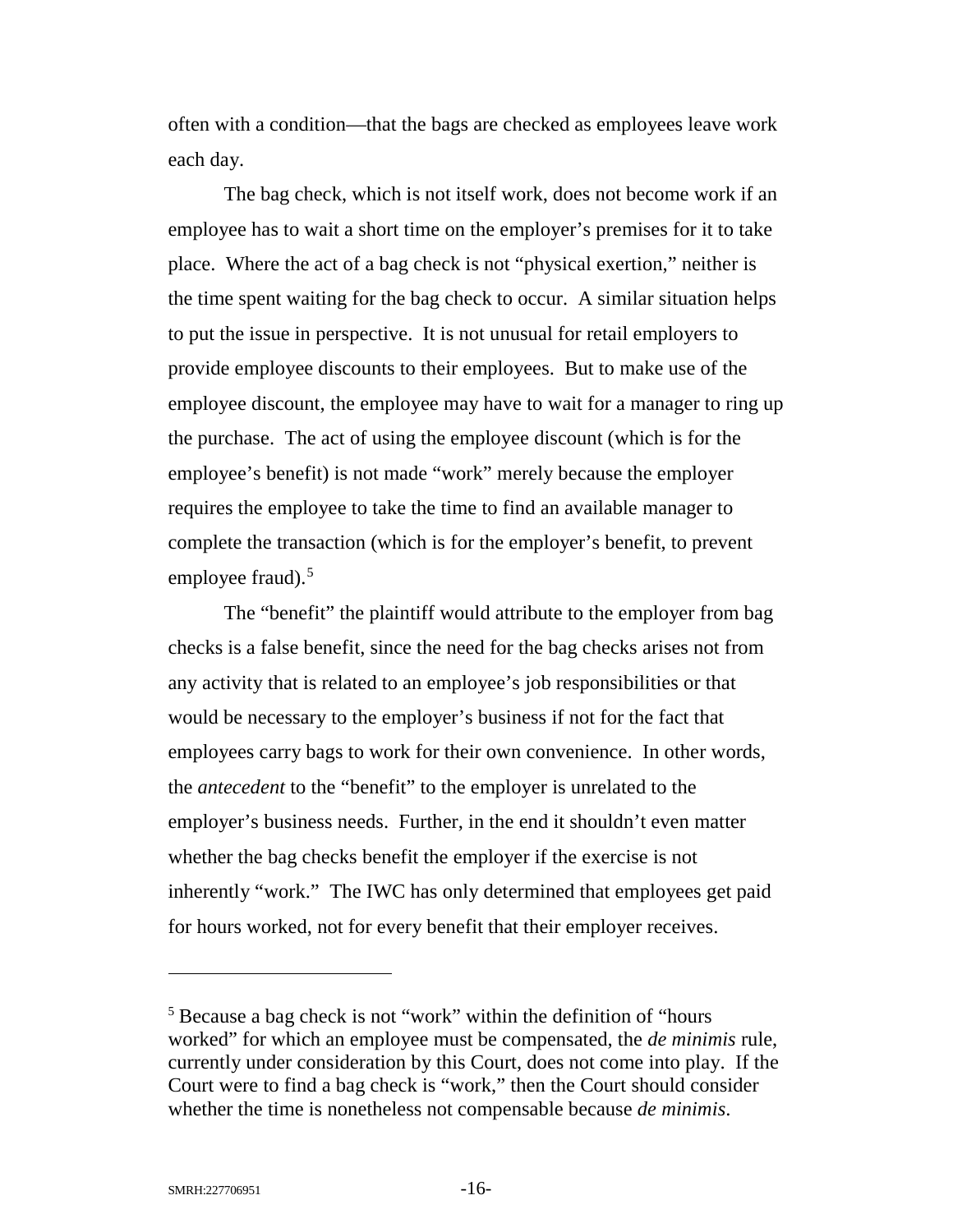The act of an employee bringing a bag to work for her own convenience is not work. Neither is the employer's requirement that the same bag be checked when the employee leaves work for the day. California law does not anticipate that employees should be compensated for the convenience of carrying their things in a bag.

### **CONCLUSION**

For all of the foregoing reasons, in addition to those discussed in Apple's Brief on the merits and the briefs of other amici in support thereof, this Court should hold that time spent on an employer's premises waiting for, and undergoing, required exit searches of employees' packages or bags voluntarily brought to work purely for personal convenience is not compensable as "hours worked" within the meaning ofIWC Wage Order No. 7.

DATED: July 9, 2018 SHEPPARD, MULLIN, RICHTER & HAMPTON LLP A Limited Liability Partnership Including Professional Corporations

Jague Cogel By: Parler

KARIN DOUGAN VOGEL Attorneys for RETAIL LITIGATION CENTER, INC. and NATIONAL RETAIL FEDERATION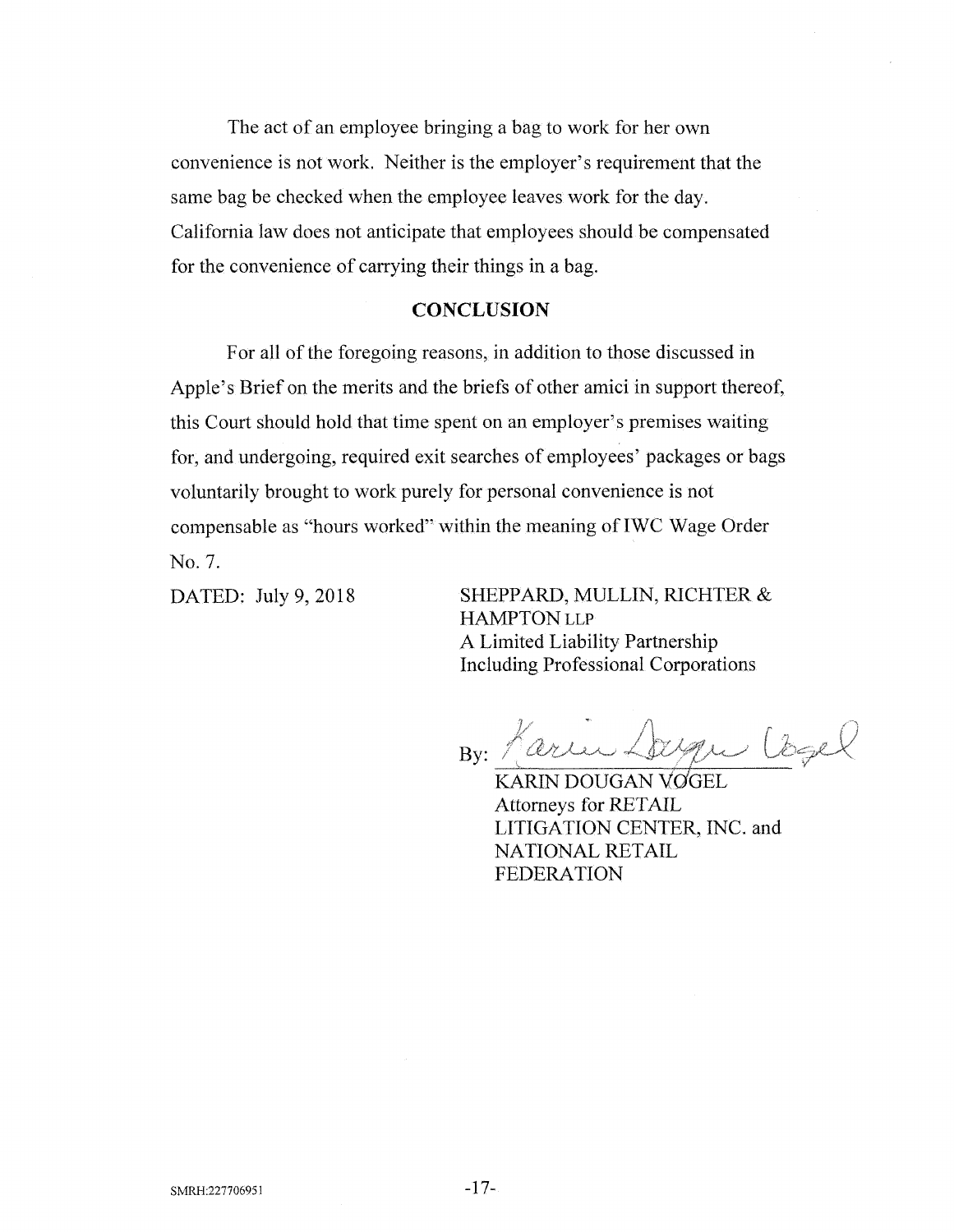# **CERTIFICATE OF WORD COURT (Cal. Rules of Court, Rule 8.504(l)(d))**

The text of this petition consists of 3,223 words, including all footnotes, as counted by the computer program used to generate this petition.

DATED: July 9, 2018 SHEPPARD, MULLIN, RICHTER & HAMPTON LLP A Limited Liability Partnership Including Professional Corporations

<u>Clagel</u> By: /jyUA-\*-

KARIN DOUGAN VOGEL Attorneys for RETAIL LITIGATION CENTER, INC. and NATIONAL RETAIL FEDERATION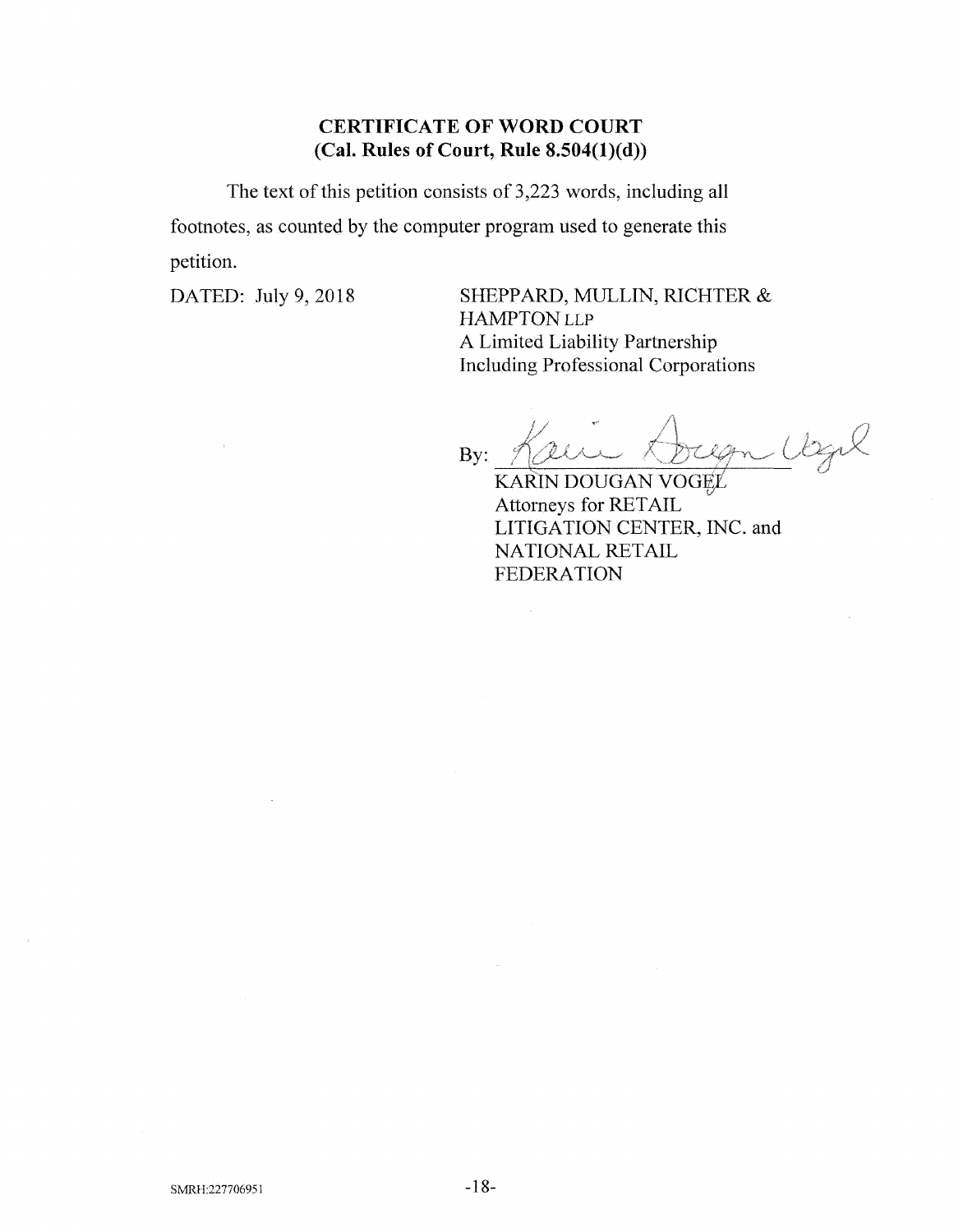### **PROOF OF SERVICE**

## <span id="page-18-0"></span>In The Supreme Court of the State of California **Amanda Frlekin, et al. v. Apple, Inc. S243805**

#### STATE OF CALIFORNIA, COUNTY OF SAN DIEGO

At the time of service, I was over 18 years of age and **not a party to this action**. I am employed in the County of San Diego, State of California. My business address is 501 West Broadway, 19th Floor, San Diego, CA 92101-3598.

On July 9, 2018, I served true copies of the following document(s) described as **APPLICATION OF RETAIL LITIGATION CENTER, INC. AND NATIONAL RETAIL FEDERATION FOR PERMISSION TO FILE AMICUS CURIAE BRIEF AND AMICUS CURIAE BRIEF IN SUPPORT OF APPLE, INC.** on the interested parties in this action as follows:

## **SERVICE LIST**

Kimberly Ann Kralowec Kathleen Styles Rogers Kralowec Law, P.C. 44 Montgomery Street, Suite 1210 San Francisco, CA 94104

Peter Roald Dion-Kindem The Dion-Kindem Law Firm 21550 Oxnard Street, Suite 900 Woodland Hills, CA 91367

Julie A. Dunne Littler Mendelson PC 501 West Broadway, Suite 900 San Diego, CA 92101

Theodore J. Boutrous Joshua Seth Lipshutz Bradley Joseph Hamburger Justin Tyler Goodwin Lauren Margaret Blas Gibson Dunn & Crutcher, LLP 333 Sough Grand Avenue Los Angeles, CA 90071-3197

Lee S. Shalov Brett R. Gallaway McLaughlin and Stern LLP 260 Madison Avenue, 18th Floor New York, NY 10016

Richard Howard Rahm Littler Mendelson, P.C. 333 Bush Street, 34th Floor San Francisco, CA 94104

Michael Gerald Leggieri Littler Mendelson PC 1255 Treat Boulevard, Suite 600 Walnut Creek, CA 94597